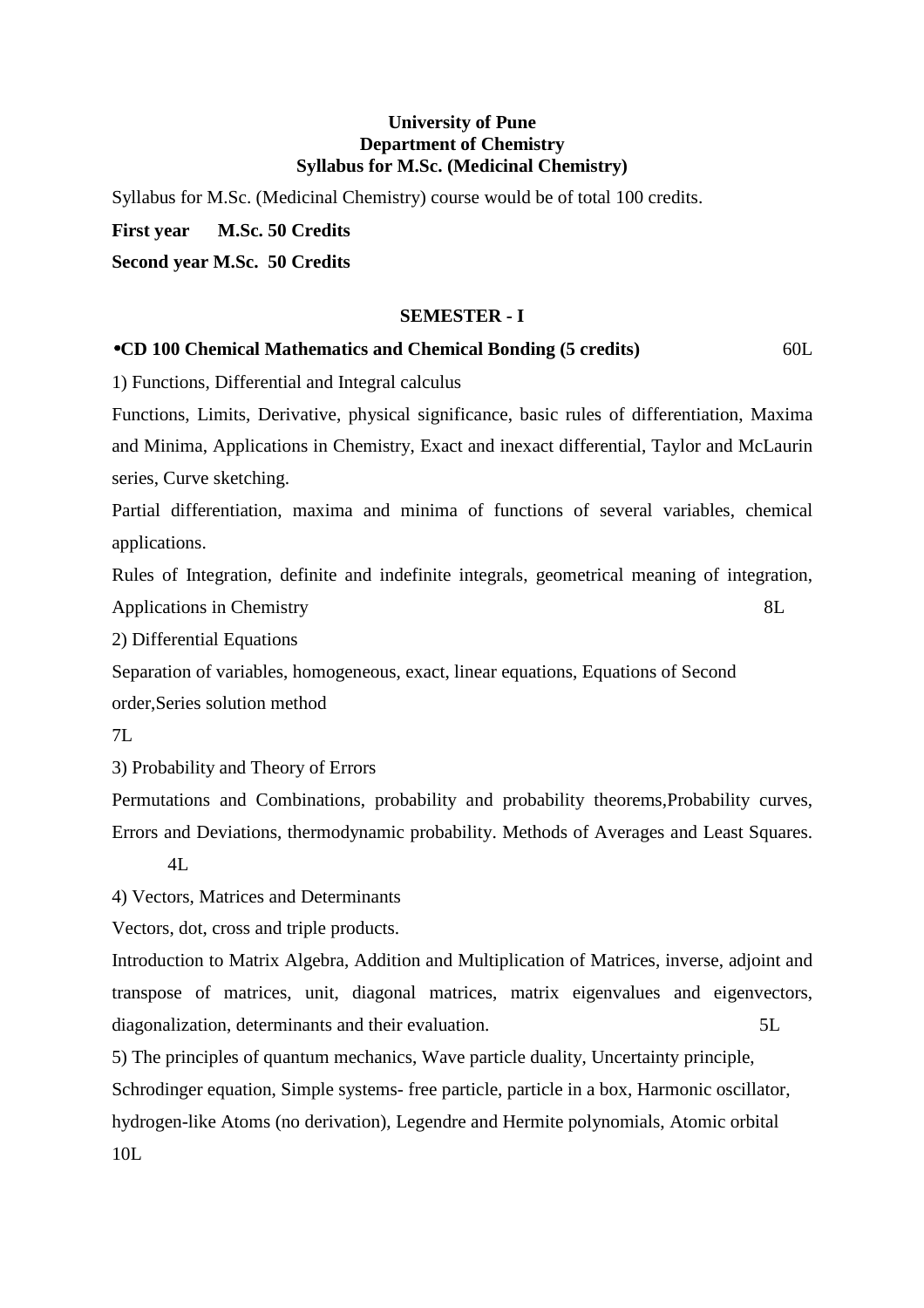6) The variational method, Many electron atoms, Orbital angular momentum Electron spin, Wave functions of many electron atoms, The Pauli exclusion principle, Spin-orbit interaction, Fine structure, The vector atom model, Spectral terms 8L 7) Molecular Orbital theory of diatomic molecules, Born Oppenheimer approximation, H2 molecule and related system, Homo- and hetero nuclear diatomic molecules, Correlation diagrams 6L 8) Valence Bond theory of simple molecules, quantitative treatment of hydrogen molecule and related systems, Orbital Hybridization, Comparison of VB and MO Theories 6L 9) Pi electron systems, Huckel Treatment for conjugated hydrocarbons, Electron densities, Bond orders and free valence indices, Illustrations, Cyclic conjugated systems, Application of the Huckel method to linear and cyclic polyenes. 6L

#### *Text Books*

- *1) The Chemical Maths Book, E. Steiner (Oxford University Press) 1996*
- *2) Quantum Chemistry, I. Levine, Fifth Edition, Prentice Hall 1999*

#### *Reference Books*

- *1) Valence, C. A. Coulson, ELBS (1974)*
- *2) Introduction to Quantum Mechanics- with Applications to Quantum Chemistry, L. Pauling and E. Bright Wilson, Dover Publishers, NY (1999)*
- *3) Mathematical Preparation for Physical Chemistry, F. Daniels, McGraw Hill, NY (1972)*

# **CD 101 Symmetry, Stereochemistry and Mechanism (6 credits)** 72L

1) Definitions and theorems of group theory, subgroups, classes.

2L

2) Molecular symmetry and symmetry groups - symmetry elements and operations,. Symmetry planes, reflections, inversion center, proper / improper axes and rotations, products of symmetry operations, equivalent symmetry elements and atoms, symmetry elements and optical isomerism, symmetry point groups, classes of symmetry operations, classification of molecular point groups. 4L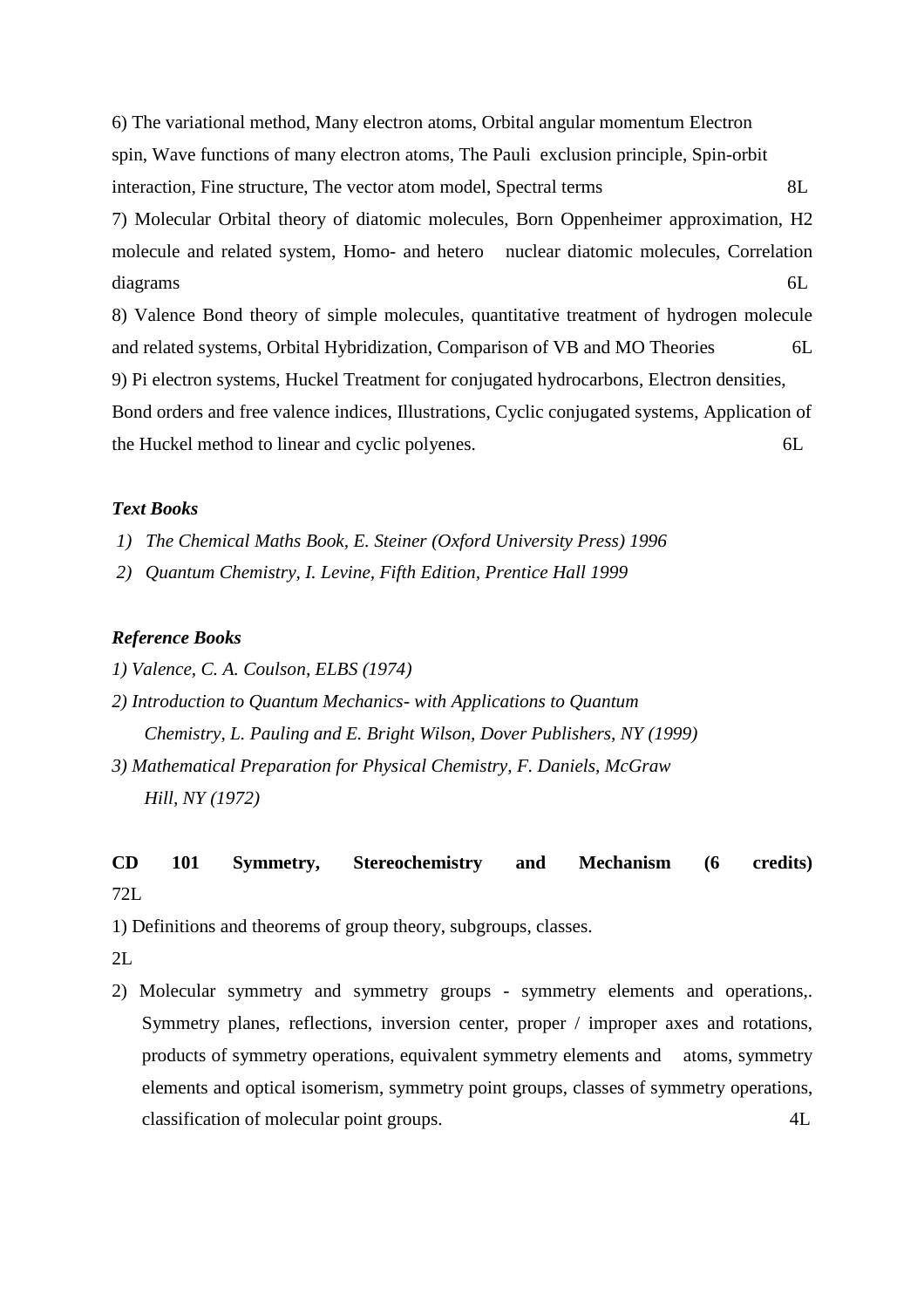- 3) Representations of groups. Great orthogonality theorem, character tables, properties of characters of representations. 4L
- 4) Group theory and quantum mechanics. Wave function as bases for irreducible representation
- 2L
- 5) Symmetry Adapted Linear Combinations -(SALC) projection operators and their use to construct SALC.
- 4L
- 6) Molecular Orbital Theory -
- a) Principle, Symmetry factoring of secular equation, Carbocyclic systems, LCAO-MO  $\pi$ bonding, Worked example-Naphthalene, Three center bonding, symmetry based "selection rules " for cyclization .
- b) Transformation properties of atomic orbital, MO's for Sigma bonding  $AB_n$  molecules, tetrahedral AB4case, Hybrid orbital, MO's for pi bonding in AB molecules, cage and cluster compounds, MO's for metal sandwiched compounds

6L

7) Mechanism of metal complexes.

 Ligand substitution reactions, substitution of square - planar complexes, substitution in octahedral complexes, redox reactions and photochemical reactions. 8L

# *Text Books:-*

- *1. Chemical applications and group theory: F.A.Cotton, 3rd edition (1999) chapters 1 to 8.*
- *2. Inorganic chemistry: Shriver and Atkins, 3rd edn (1999) Oxford, chapter 8-12,14-15.*
- *3. Group theory and its chemical applications: P.K Bhattacharya, 2nd edn (1989) Himalaya publ.*
- *4. Molecular symmetry and group theory -A.Vincent.*
- *5. Symmetry in Chemistry: H.Jaffe' and M.Orchin.*
- *6. Symmetry in Inorganic Chemistry: J.P Fackler*

### **Mechanism and Stereochemistry**

42L

a) Inductive and Resonance efforts, acidity and basicity, aromaticity

6L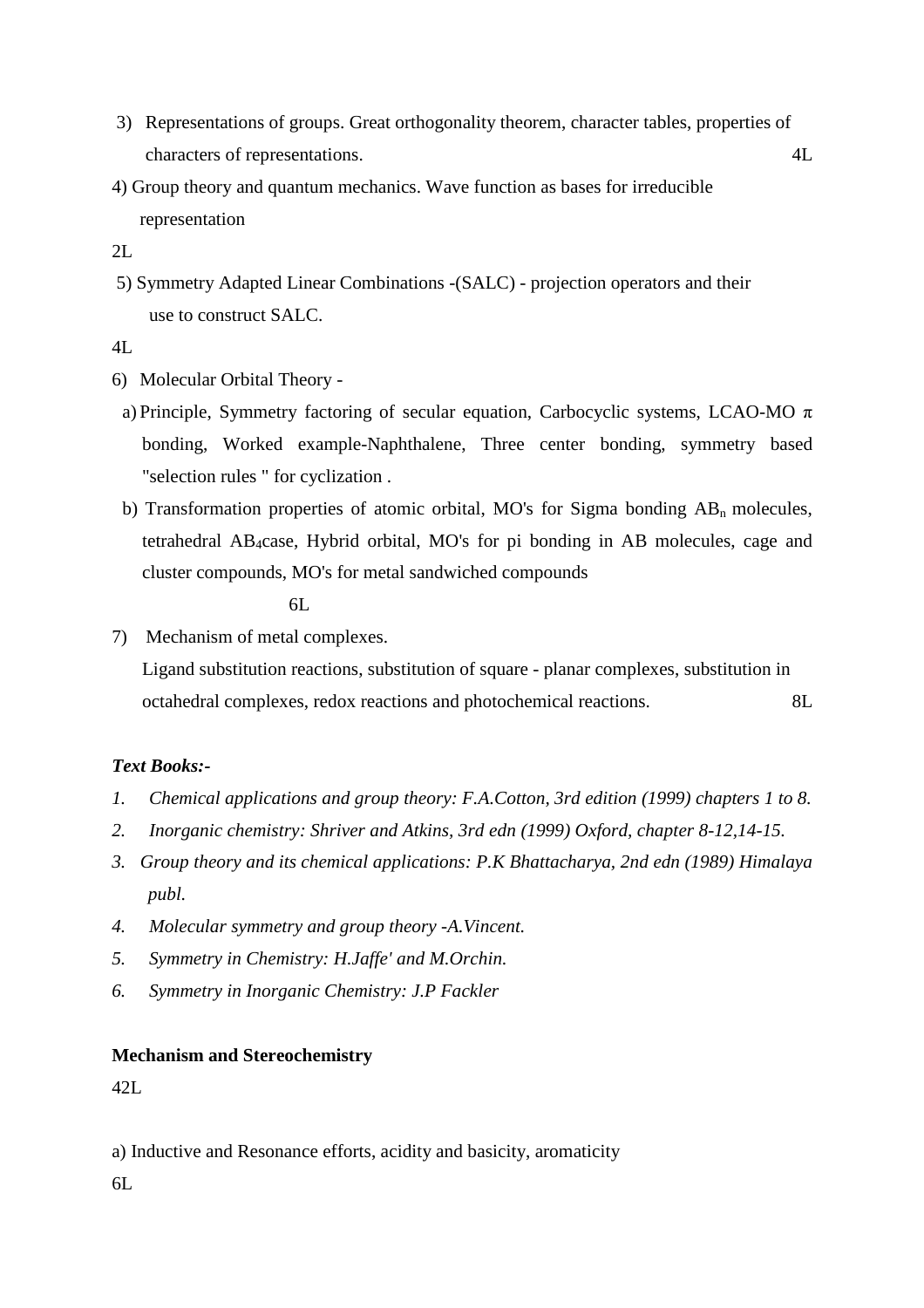b) Nucleophilic substitution reactions 10L c) Aromatic electrophilic and nucleophilic substitution  $6L$ c) Stereochemistry 18L

### **Reference Books:**

*1.Advanced Organic Chemistry, J. March, 4th edition. Wiley-Interscience publication, 1999 2. Advanced Organic Chemistry, F A Carey and R J Sundberg, Part A, Plenum press (for autonomous centers).* 

*3. Stereochemistry of carbon compounds, E L Eliel, 4 th edition Tata McGraw Hill edn.* 

*4. Mechanism and structure in organic chemistry, E S Gould, Holt, Rinehart and Winston (to be used for problem solving of topics a-c).*

### **CD 102 Main Group Chemistry and Basic Biochemistry I (5 Credits)**

compounds, electron rich compound.

### **B**. **Basic Biochemistry I: (3 credits)**  $30L$

- 1. **Introduction of Biochemistry:** Scope of the subject in Pharmaceutical Sciences, Biochemical reactions, highlights of prokaryotic and Eukaryotic cell metabolism. 3L
- 2. **The molecular logic of life:** The chemical unity of diverse living organisms, composition of living matter. Macromolecules and their monomeric subunits. 3L
- 3. **Properties of Water:** With interactions in aqueous systems. Ionization of water, weak acids and weak base. The pH scale, measurement of pH, pH metry, Acid base titration curves. Buffers, biological buffer systems. 5L
- 4. **Carbohydrates:** Classification, basic chemical structure, monosaccharides, aldoses, and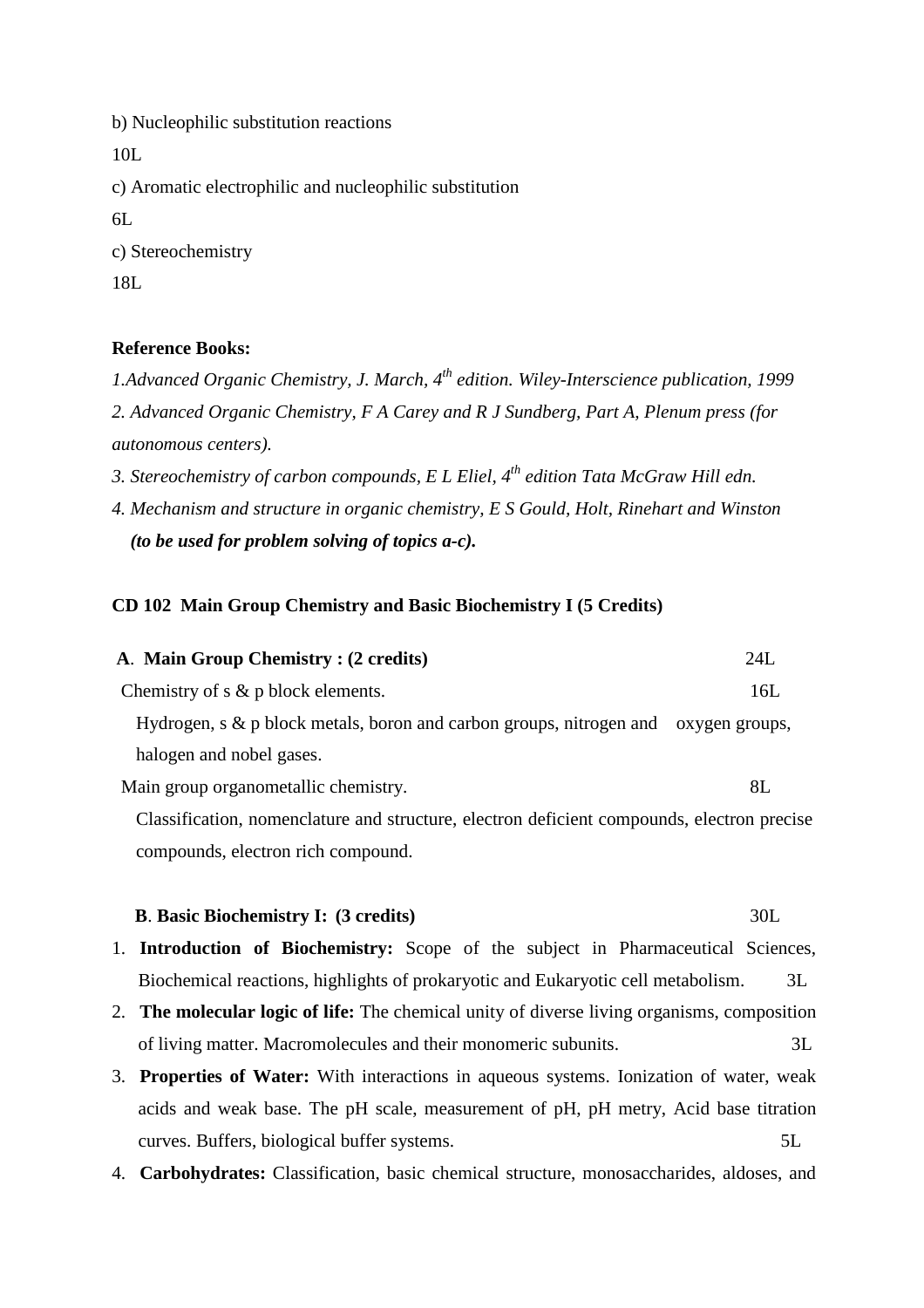ketoses, cyclic structure of monosaccharides, stereoisomerisms, anomers and epimers. Sugar derivatives, deoxy sugars, amino sugars, and sugar acids. Reducing properties of monosaccharides, Disaccharides, oiligosaccharides, polysaccharides, structural studies methylation and periodate oxidation. Polysaccharides-structure and function of complex. Carbohydrates, proteoglycans, glycoproteins, glycolipids, mucopolysaccharides. 10L

- 5. **Lipids:** Classification, structure and function of major lipid subclasses-acylglycerols, circulating lipids: Lipoproteins, chylomicrons, LDL, HDL, and VLDL. Pathalogical changes in lipid levels. Formation of micelles, monolayers, bilayter, liposomes. 5L
- 6. **Vitamins and Co-enzymes:** Classification, water-soluble and fat-soluble vitamins. Structure, dietary requirements, deficiency conditions, coenzyme forms. 4L

### **Reference Books:**

- 1 Principle of Biochemistry, Lehinger D.L. Nelson and M.M. Cox. Macmillan Worth Publishers.
- 2 Biochemistry, L. Stryer, W.H. Freeman, San Francisco.
- 3 Schaum's Outline Steries of Theory and Problems of Biochemistry, Philip W. Kuchel and G.B. Ralston. Int. Ed., McGraw-Hill Book Co.

Problem Approaches in Biochemistry. Wood and Hood.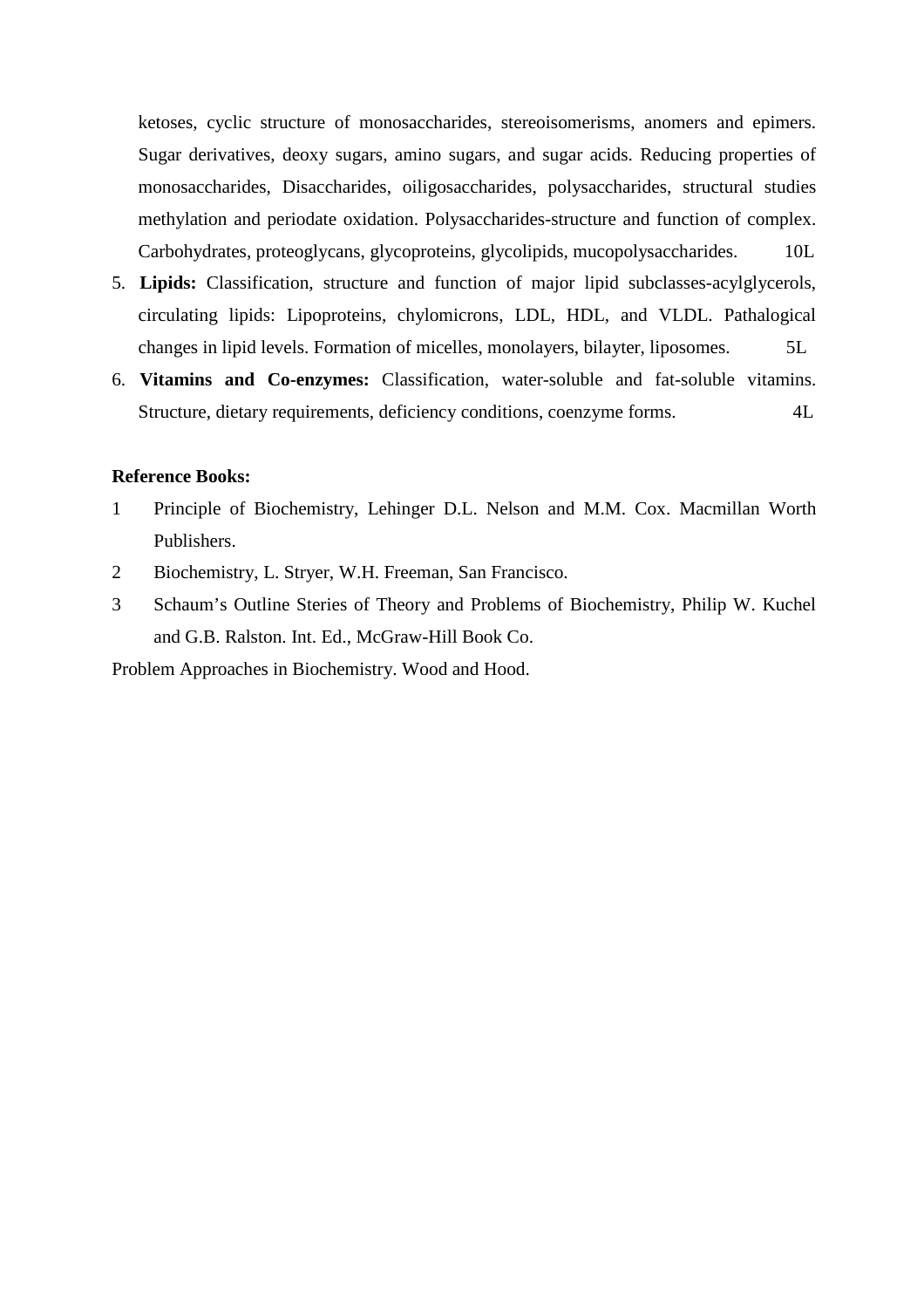#### **Semester II**

# **CD 200 Molecular Spectroscopy and its Applications (5 credits)** 60L

1) Recapitulation, The width and intensity of spectral transitions, Fourier Transformation microwave spectroscopy, rotation of molecules, rotational spectra of di- and poly- atomic molecules, Stark effect

5L

2) Infrared Spectra: The vibrating diatomic molecule, the diatomic vibrating rotator, Interaction of rotations and vibration, vibrations of polyatomic molecules, The influence of Rotation on the spectra of polyatomic molecules

4L

3) Symmetry and Normal Vibrations, Potential energy distribution (PED), force constants, selection rules, group frequencies, factors affecting band positions and intensities metalligand vibration, Normal coordinate Analysis.

5L

Interpretation of spectra, Applications to Structural problems in organic chemistry. 6L Applications of spectroscopy to Inorganic Chemistry. 3L

4) Raman Spectroscopy: Introduction, Rotational Raman spectra, vibrational

 Raman spectra, Polarization of light and the Raman effect, Structure elucidation from the combined Raman and Infrared spectroscopy

 $4I$ 

Applications of Raman spectroscopy in Inorganic Chemistry 2L

5) Electronic Spectroscopy: Electronic spectra of diatomic molecules, vibrational coarse structure, progressions, intensity of vibrational-electronic spectra: the Franck-Condon Principle, oscillator strengths, spectroscopic and equilibrium dissociation energies, rotational fine structure of electronic-vibration Transitions, fortrat parabola, predissociation.

5L

Interpretation of Spectra, solvent effects, chromophores and auxochromes, effect of conjugation, Woodward Rules for dienes, unsaturated ketones and aldehydes, aromatic compounds, applications to structural problems

 $4I$ .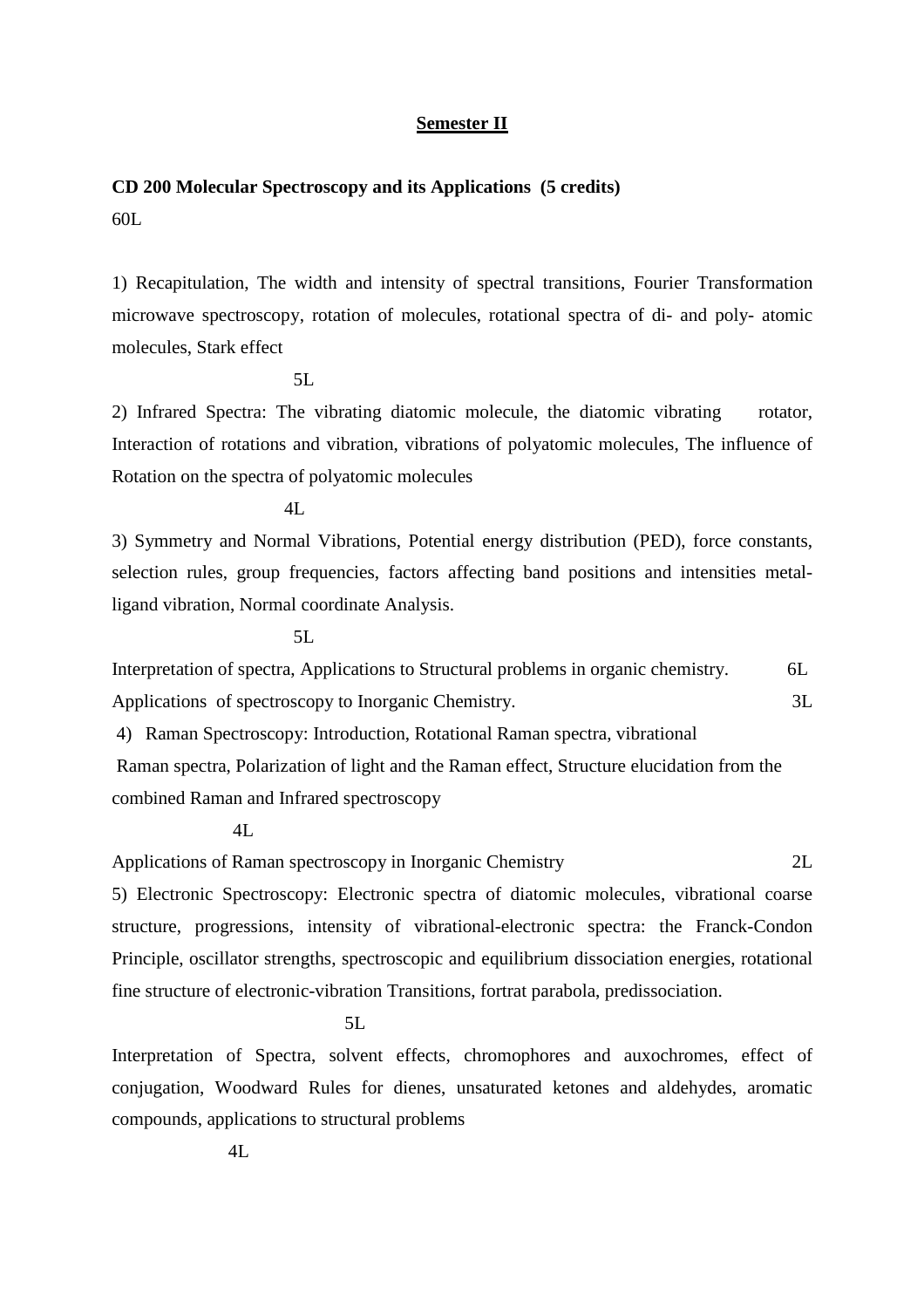6) Spin resonance Spectroscopy: Basic Concepts, Nuclear spin states, mechanism of absorption, population densities of nuclear spin states, NMR Spectrometer.

2L

7) NMR Chemical shifts, integration, coupling constants, rate processes, spin spin splitting multiplicity, diamagnetic anisotropic effects, First order analysis, Applications to aliphatic and aromatic compounds, .

10L

Application of spin resonance spectroscopy to inorganic systems. 2L

8) Electron Paramagnetic Resonance: Underlying principle, presentation of spectra, instrumentation, hyperfine splitting (applications to radicals)

4L

9) Moessabauer Spectroscopy: Basic principles, spectral parameter Applications – oxidation states of iron compounds

 $4L$ 

### *Text Books*

- *1) Fundamentals of Molecular Spectroscopy, C. M. Banwell and E. McCash, Tata McGraw Hill, Fourth Edition (1994)*
- *2) Spectroscopic Identification of Organic Compounds, R. M. Silverstein, G. C. Bassler and T. C. Morrill, John Wiley, Fifth Edition (1991)*
- *3) Spectroscopy of Organic Compounds, P. S. Kalsi, New Age International, Fourth Edition (1999)*
- *4) The Infrared Spectra of Complex Molecules, L. J. Bellamy, Chapman and Hall, NY, Third Edition (1975)*
- *5) Physical Methods in Chemistry, R. S. Drago, Saunders (1977).*
- *6) Infrared and Raman Spectra of Inorganic and Co-ordination Compounds, Part A and Part B, K. Nakamoto, John Wiley, Fifth Edition (1997)*

### **CD 210**

**Chemical Kinetics, Thermodynamics and Coordination Chemistry (5 credits) 60L**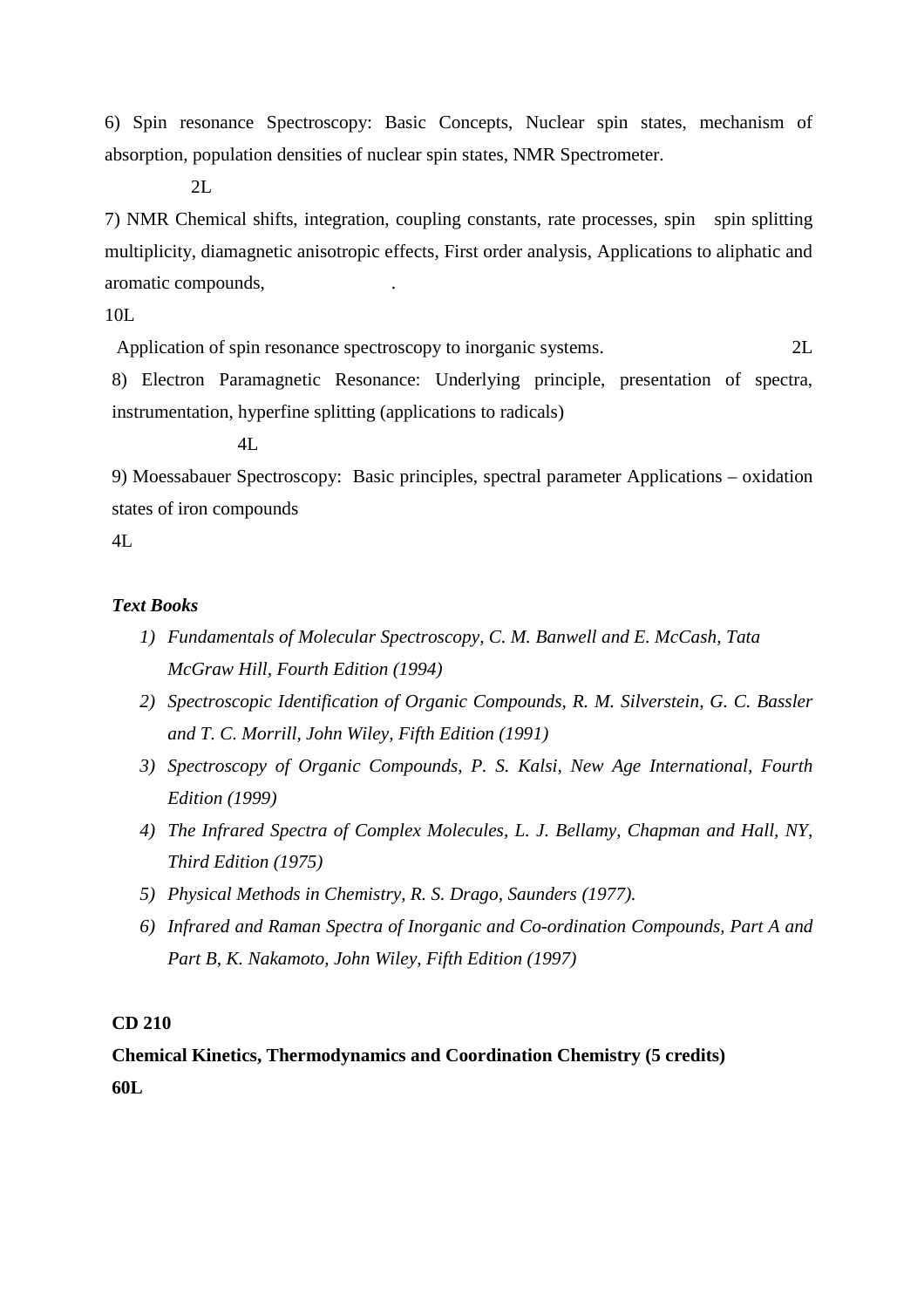#### **Chemical Kinetics**

20L

| 1) | Recapitulation, First, Second, Third and n <sup>th</sup> order reactions, reactions of |    |
|----|----------------------------------------------------------------------------------------|----|
|    | fractional order, complex reactions, parallel and consecutive reactions,               |    |
|    | reversible reactions, autocatalysis, oscillatory reactions.                            | 4L |
| 2) | Techniques and Methods, Fast reactions, flow techniques, relaxation methods,           |    |
|    | flash photolysis, Kinetic isotopic effect                                              | 3L |
| 3) | Reactions in gas phase, Collision theory, unimolecular reactions, Lindemann            |    |
|    | mechanism, potential energy surface, Transition state theory, Free radical and         |    |
|    | chain reactions, explosive reactions                                                   | 9L |
| 4) | Reactions in solutions, effect of solvation, ionic strength on rates, Linear free      |    |
|    | energy relationships, correlation of rate with solubility parameters, Enzyme           |    |
|    | catalysis, Michaleis and Menton analysis                                               | 4L |

#### *Text Books*

 *i) Principle of Chemical Kinetics, J. C. House, Wm C Brown Publishers, (1997) ii) Chemical Kinetics, K. J. Laidler, Mc Graw Hill, Third Edition (1987).* 

#### **Thermodynamics:**

1. Recapitulation of fundamental concepts in Thermodynamics2L

Work, Heat, Temperature, Mechanical Equivalent of Heat, Heat Capacities ( $C_p$  &  $C_v$ ), Ideal Gas, Equation of State, Thermodynamic Equilibrium, Different types of Thermodynamic Processes- (Reversible, Irreversible, Adiabatic, Isothermal, Isobaric, etc.) Reservoir, Molecular Energies, State Functions and Path Functions, Exact & Inexact Differentials, Condition for Exact Differentials.

2. Laws of Thermodynamics and Thermodynamics Functions 6L

Zeroth-, First-, Second- and Third Laws -Conceptual Development & Implications. Internal Energy (U), Enthalpy (H), Entropy (S), Helmholtz and Gibb's Free Energies (A & G), Absolute Entropy, Work under various conditions. Maxwell's Equations and their application, Various relationships for  $(C_p - Cv)$  & Cp/Cv, Conditions for Equilibrium and Spontaneity, Relationship between Free Energy change (∆G) and Equilibrium Constant (K), Concept of Partial Molar Quantities -Chemical Potential *(*µ*).* 

3. Applications 7L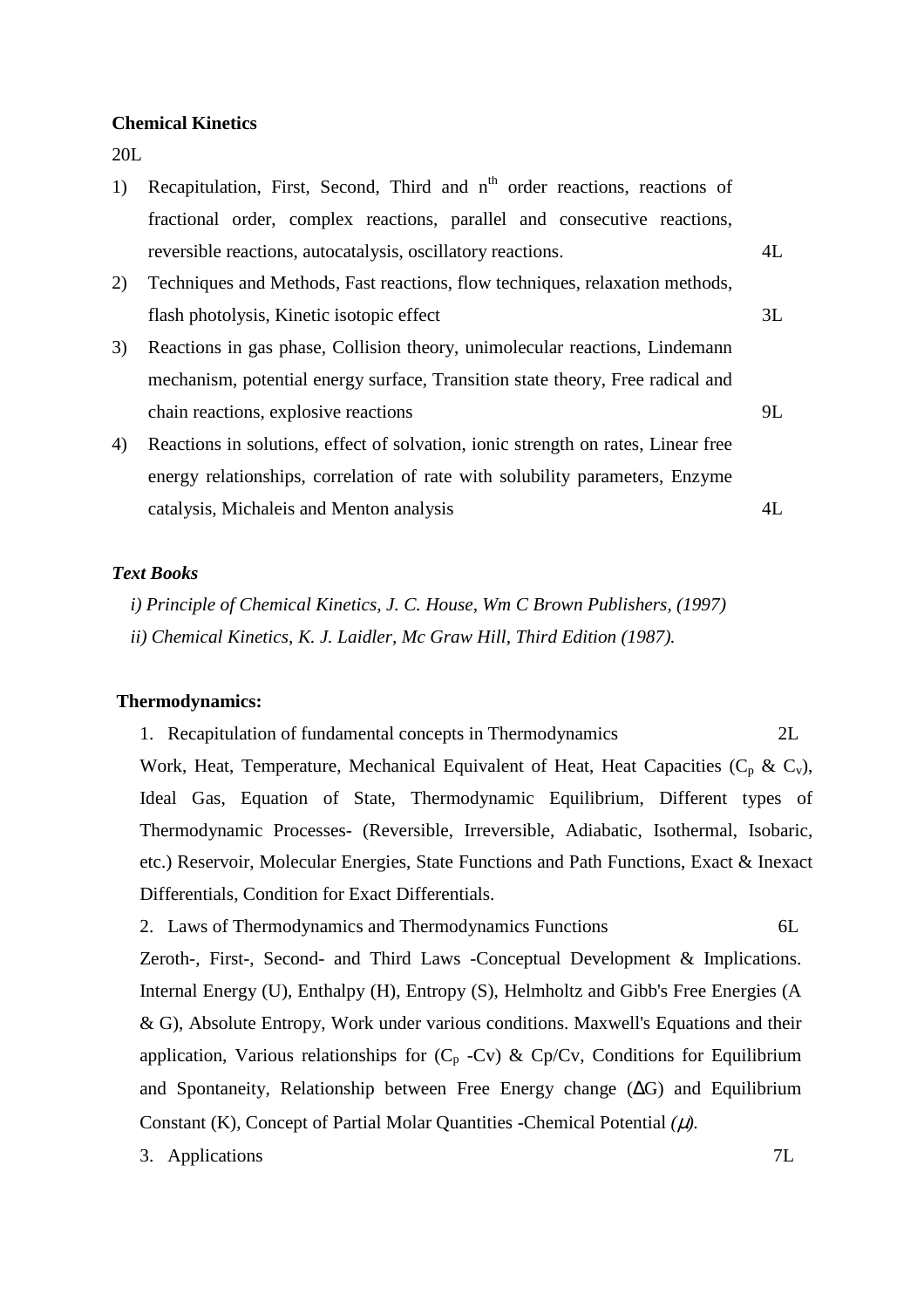Heat Engine, Refrigeration, Joule-Thompson effect, Liquefaction of Gases. Flame Temperatures, Explosion Temperature and Pressure. Phase Equilibria (melting, vaporisation, sublimation, crystal modifications). Calculation of , ∆H , ∆S, ∆G & K and effect of Temperature & Pressure thereon for various types of Chemical Reactions - (Combustion, Hydrogenations, Bond Dissociation, Hydration/(Solvation), Ionisation, Isomerisation, Decomposition, Reduction of Metal Oxides, Ammonia synthesis, etc.). Electrochemical Cells- Electrode Potentials and Cell E.M.F., Determination of ∆G from cell E.M.F. Ideal & Non-ideal Solutions.

4. Statistical Thermodynamics 5L

Microscopic point of view. Thermodynamic Probability (W)- Distinguishable and Indistinguishable Particles, Different ways of Arrangements and Maximisation ofW, Maxwell-Boltzmann Distribution Law, Partition Function (Q), Fermi-Dirac and Bose-Einstein Statistics.

### **Books & References***:*

- *(1). Physical Chemistry -RA.Alberty & R.J.Silby, 1st ed. (1995), John Wiley.*
- *(2). Physical Chemistry -G.B.Castellan, 3rd ed.(1986), Narosa Publishers, Mumbai.*
- *(3). Physical Chemistry -G.M.Barrow, 5th ed. (1988), Tata McGraw Hill.*
- *(4). Physical Chemistry -P.W.Atkins, 4th ed. ( ), E.L.B.S.*

### **Coordination Chemistry**

1. Concept & Scope of ligand Fields. 2L

2. Energy levels of transition metal ions, Free ion terms, term wave functions, spin –orbit coupling . 8L

3. Effect of ligand fields on energy levels of transition ions, weak cubic ligand field effect on Russell-Saunders terms, strong field effect, correlation diagrams,Tanabe-Sugano diagrams, Spin-pairing energies.

10L

4. Electronic spectra of complexes band intensities, band energies, band width & shapes, spectra of  $1^{st}$ ,  $2^{nd}$  &  $3^{rd}$  row ion and rare earth ion complexes, spectrochemical & Nephelauxetic series, charge transfer & luminescence spectra, calculations of Dq,B,  $\Box$ parameters. 10L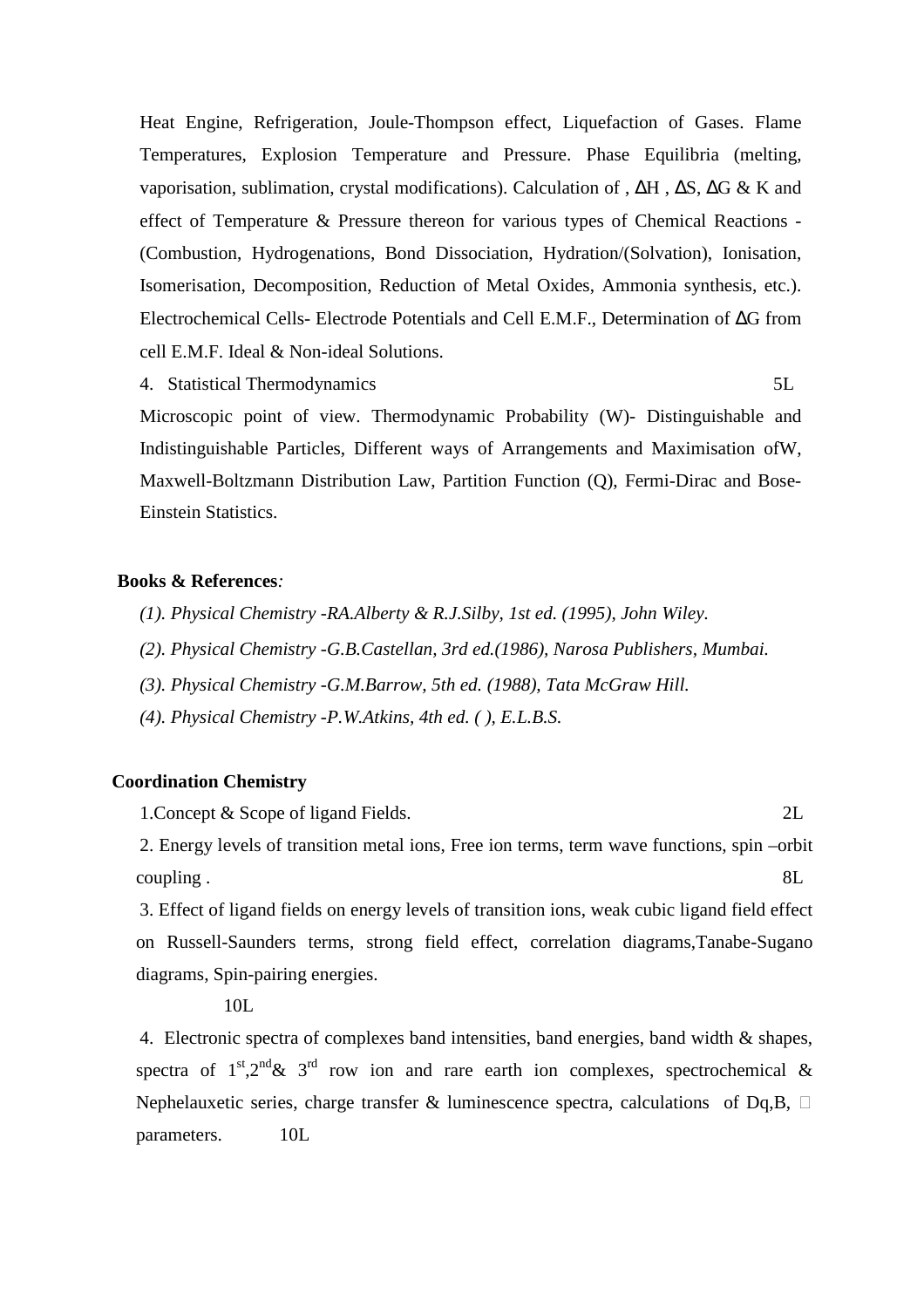5. Magnetic properties of complexes paramagnetism,  $1<sup>st</sup>$  &  $2<sup>nd</sup>$  ordered Zeeman effect, quenching of orbital angular momentum by Ligand fields, Magnetic properties of A,E,T ground terms in complexes ,spin free–spin pairedequilibria

 $6L$ 

# **CD 230 Biomolecules II and Bioinorganic Chemistry (5 credits) 60L**

### **Biomolecules II, Proteins and Nucleic Acids**

- 1. Amino acids: Classification, Properties, reactions, rare amino acids, separation techniques.
- 2. Protein classification: Reactions, functions, properties peptide synthesis. Solid phase synthesis.
- 3. Structure:
	- a) Peptide bond, end group analysis, sequencing.
	- b) Secondary: alpha-helix beta- structure, 310 helix, super secondary structure.
	- c) Tertiary Structure: Forces Stabilizing, unfolding / refolding expt. Prediction of tertiary Structure.
	- d) Quaternary structure hamoglobin.
	- e) Ramachandran plot.
	- f) Helix coil transitions, Van der Waals, electrostatic, Hydrogen bonding, and hydrophobic interactions.
	- g) Energy terms in Biopolymer conformational calculation.
- 4. Molecules of Heredity: Structure of DNA and RNA, DNA as genetic material, Double helix. Denaturation and rena -turation A, B, and Z forms of DNA.

### **Reference Books**:

- 1 Principle of Biochemistry, Lehinger D.L. Nelson and M.M. Cox. Macmillan Worth Publishers.
- 2 Biochemistry, L. Stryer, W.H. Freeman, San Francisco.
- 3 Schaum's Outline Steries of Theory and Problems of Biochemistry, Philip W. Kuchel and G.B. Ralston. Int. Ed., McGraw-Hill Book Co.

Problem Approaches in Biochemistry. Wood and Hood

### **Overviews of Bioinorganic Chemistry.** 2L

1. Principles of coordination Chemistry related to Bioinorganic–Proteins, nucleic acids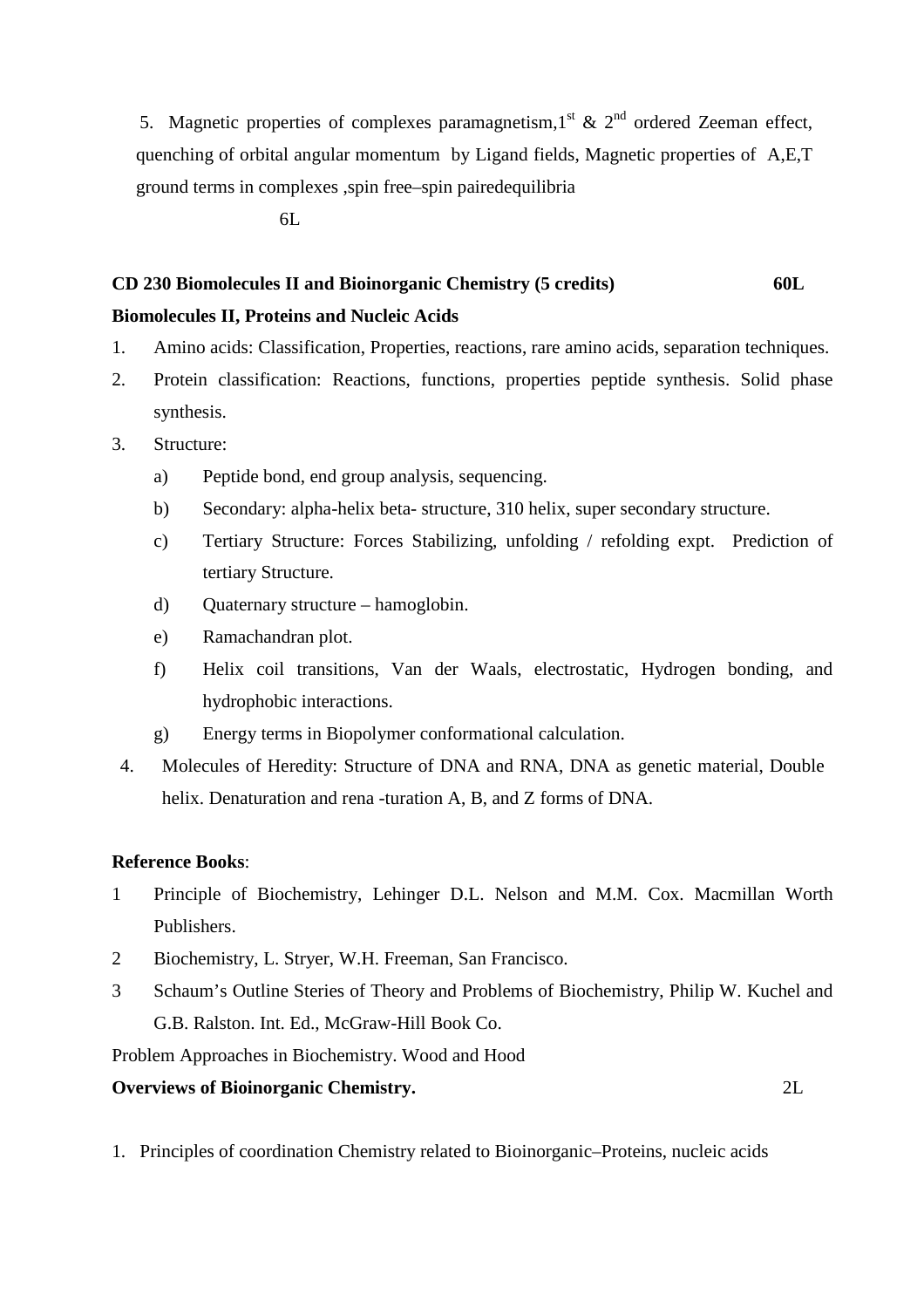and other metal binding biomolecules. 6L

| 2. Choice, uptake and assembly of metal containing units in Biology   | 4L. |
|-----------------------------------------------------------------------|-----|
| 3. Control and utilization of metal ion concentration in cells.       | 4L. |
| 4. Metal ion folding and cross -linking of biomolecules.              | 4L  |
| 5. Binding of metal ions and complexes to biomolecular active centers | 4L  |

#### *Text Books:*

- *1. Ligand field theory & its application: B.N.Figgis & M.A.Hitchman (2000) Wiely VCH publ. Chapters 5,6,8,9,11.*
- *2. Principles of Bioinorganic Chemistry: S.J.Lippard & J.M Berg (1994), University science books, Mill Valley, California Chapters- 1,2,3,5,6,7,8.*
- *3. Inorganic Chemistry: Shriver & Atkins (1999) Oxford.*
- *4. Inorganic Electronic spectroscopy: A.B.P.Lever ,2nd ed<sup>n</sup> (1984), Elsevier Science Publishers, New York.*
- *5. Biological Chemistry of the Elements: R.J.P.Williams & F.R.deSalvia, Oxford University Press-(1991)*
- *6. Bioinorganic Chemistry : Inorganic elements in the Chemistry of life: An introduction & guide : W.Kaim,B.Schwederski, VCH,(1991)*

| CD 250 Synthetic Organic Chemistry (5 credits)                                   | 60L |
|----------------------------------------------------------------------------------|-----|
| <b>Synthetic Organic Chemistry</b>                                               |     |
| a) Oxidation and reduction                                                       | 12L |
| b) Addition and Elimination reactions                                            | 8L  |
| c) 1. Rearrangements:                                                            | 10L |
| Beckmann, Hofmann, Lossen, Curtis                                                |     |
| Schmidt, Wolf, Loftman                                                           |     |
| Baeyer – Villiger                                                                |     |
| Stevens, Wittig, Sommelet, Favorskii                                             |     |
| Pinacole – Pinacolone, Benzil – Benzilic acid                                    |     |
| Claisen and Cope rearrangement                                                   |     |
| 2. Reactive intermediates                                                        | 6L  |
| Carbene, nitrene and free-radicals – structure, generation and their stabilities |     |
| 3. Pericyclic reactions                                                          | 2L  |
|                                                                                  |     |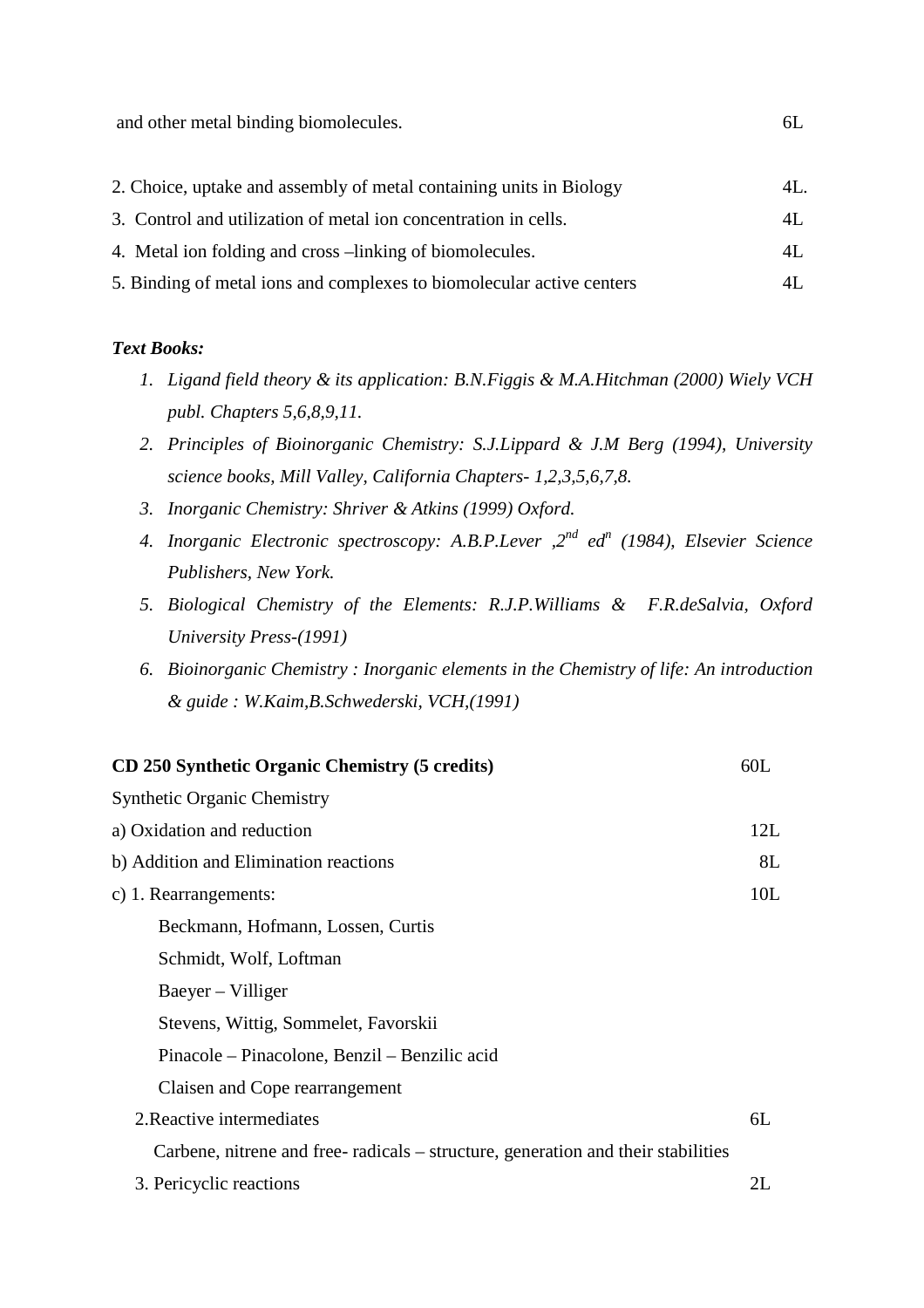| d) Organometallics   |    |
|----------------------|----|
| Non-transtion metals |    |
| Mg, Li, B, P,        | 8L |
| Zn, Cu, Sn, Al, Si   | 5L |
| Ylides               | 4L |
| Ester Hydrolysis     | 5L |

# *References:*

- *1. Advanced Organic Chemistry, F A Carey and R J Sundberg, Part B (for autonomous centers).*
- *2. Basic principles of organic chemistry, J D Roberts and M C. Caseiro Benjamin (1964).*
- *3. Advanced organic chemistry, J. March 4th edition. Wiley-Interscience publication 1999.*
- *4. Mechanism and structure in organic chemistry, E S Gould, Holt, Rinehart and Winston.*

# **Practicals**

# **CD 120 Physical Chemsitry: (5 credits)**

 *Conductometry:* 

- (1) Hydrolysis of NH<sub>4</sub>Cl or H<sub>3</sub>COONa or aniline hydrochloride
- (2) Solubility of a sparingly soluble salt.
- (3) Hydrolysis of ethyl acetate by NaOH.
- (4) Determination of ∆G, ∆H, and ∆S of Silver Benzoate by conductometry.

# *Potentiometry:*

- (1) Stability constant of a complex ion.
- (2) Solubility of a sparingly soluble salt.
- (3) Determination of dissociation constant of acetic acid.
- (4) Estimation of halide in mixture.

# *pH metry:*

- (1) Hydrolysis of aniline hydrochloride
- (2) Determination of the acid and base dissociation constants of an amino acid and
- hence the isoelectric point of the acid.

# *Polarography:*

(1) Determination of half wave potential  $E \frac{1}{2}$  and unknown concentration of an ion.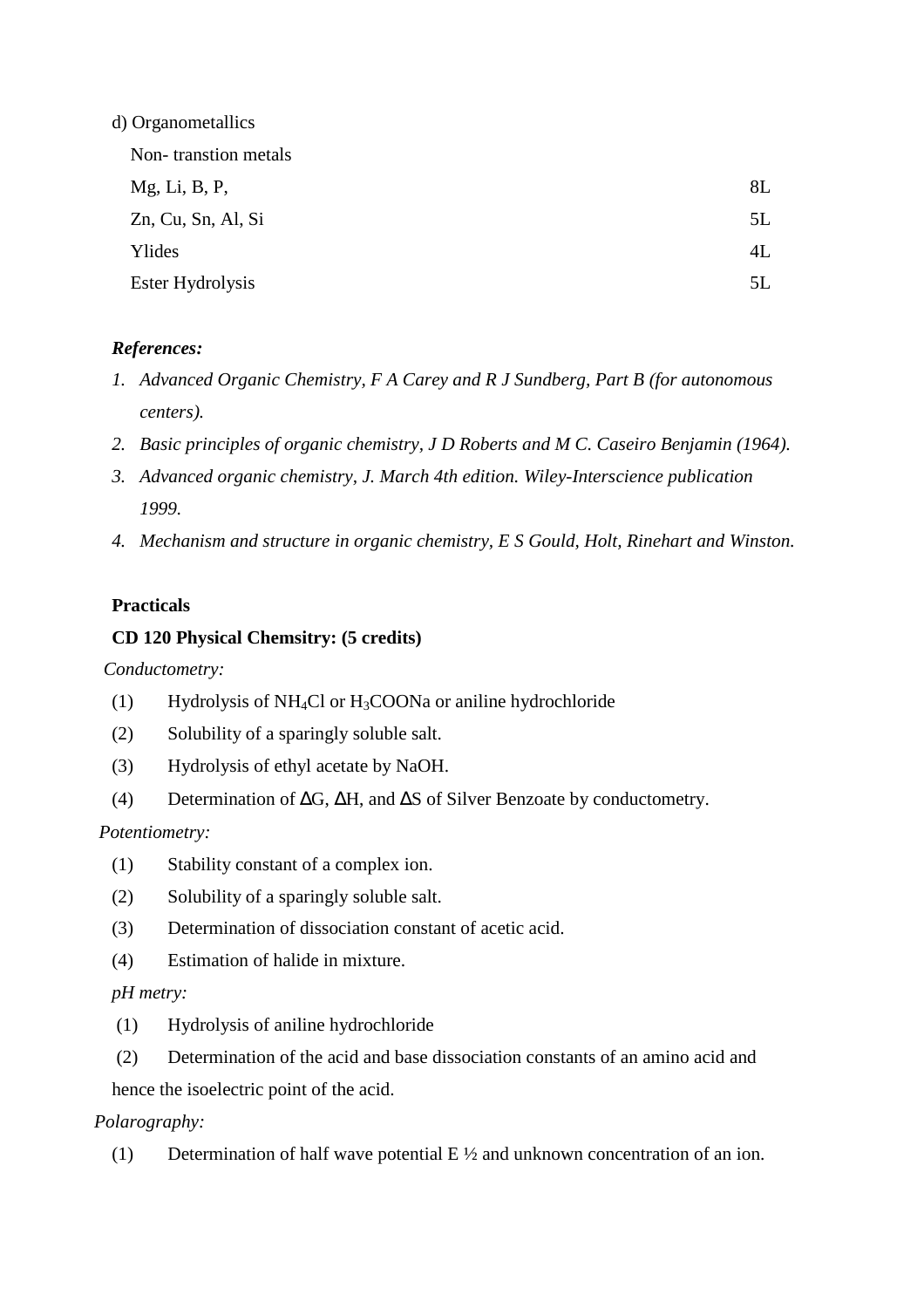(2) Amperometric titration of  $Pb(NO<sub>3</sub>)<sub>2</sub>$  with  $K<sub>2</sub>Cr<sub>2</sub>O<sub>7</sub>$ .

# *Colorimetry:*

- (1) Analysis of a binary mixture.
- (2) Copper EDTA photometric titration.
- (3) Determination of stability constant of ferrisalicylate complex by colorimetric measurements.

### *Radioactivity:*

- (1) Estimation of Mn in tea leaves by NAA.
- (2) Half-life of a radioactive nuclide.
- (3) Determination of  $E_{\text{max}}$  of beta radiation and absorption coefficients in Al.
- (4) Counting errors.

### *Chemical kinetics:*

- (1) Kinetic decomposition of diacetone alcohol by dilatometry.
- (2) Determination of an order of a reaction.
- (3) Bronsted primary salt effect.

### *Non-Instrumental:*

- (1) Freundlich and Langmuir isotherms for adsorption of acetic acid on active charcoal.
- (2) Statistical treatment of experimental data.
- (3) Molecular weight by steam distillation.
- (4) Glycerol radius by viscosity.
- (5) Partial Molar Volume (Pykenometry) Determination of the densities of a series of solutions and to calculate the molar volumes of the components.

Each candidate should perform a minimum of 20 experiments with at least two experiments from each technique.

# **Text Books**

- *(1) Practical Physical Chemsitry, A.Finday, T.A.Kitchner (Longmans, Green and Co.).*
- *(2) Experiments in Physical Chemistry, J.M.Wilson, K.J. Newcombe, A.R. Denko, R.M.W.Richett (Pergamon Press).*
- *(3) Senior Practical Physical Chemistry, B.D.Khosla and V.S.Garg (R.Chand and Co., Delhi).*

# **CD-260 Organic Chemistry Practicals: (5 credits)**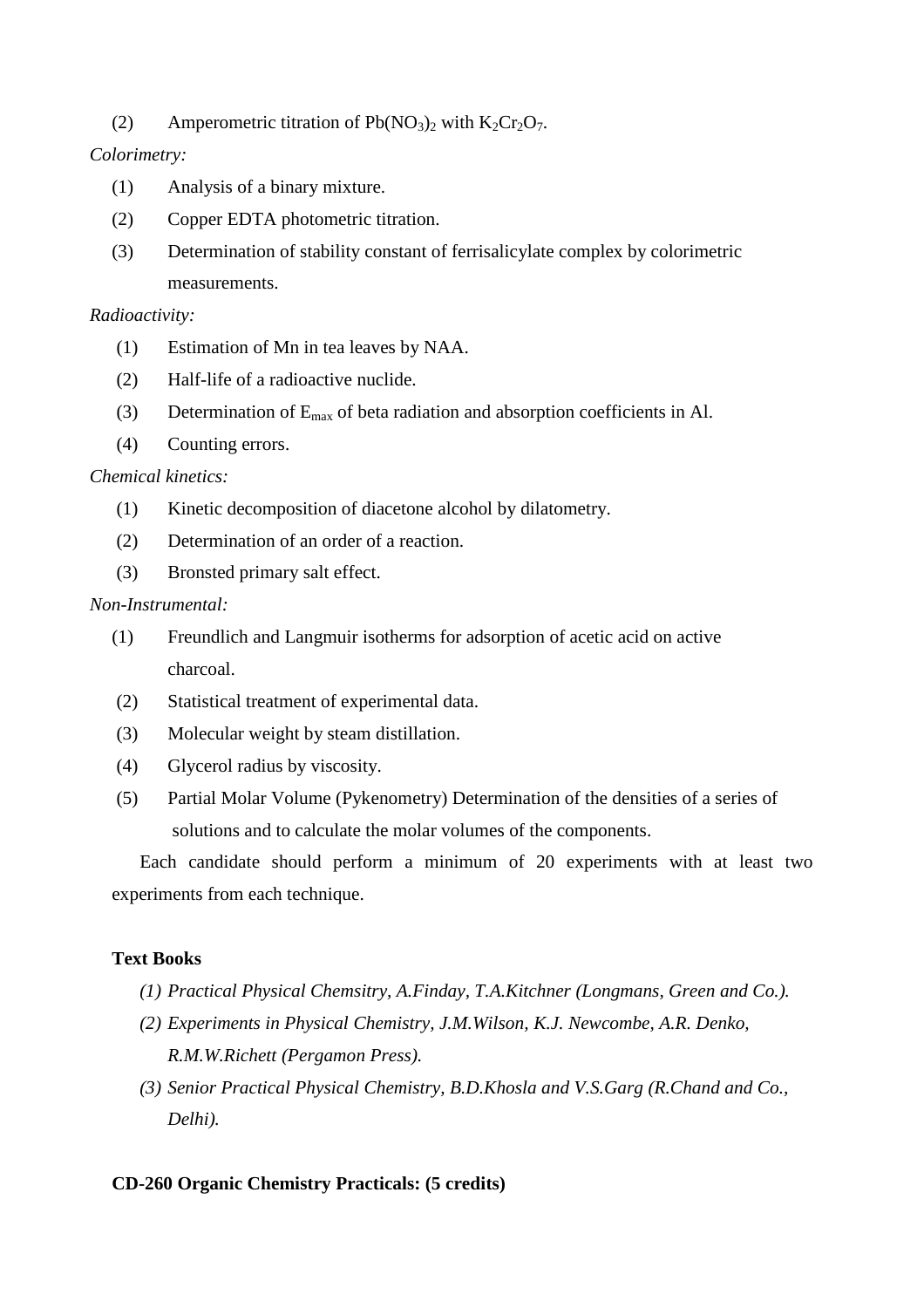- 1. Techniques: Crystallization, fractional crystallization, fractional distillation, sublimation, steam distillation, column chromatography and thin layer chromatography.
- 2. Derivatives of functional groups such as acetyl, 2,4-DNP, anilide, amide and aryloxy acetic acid
- 3. Single stage preparations (minimum 4 preparations) Preparation of *p*-nitro acetanilide from acetanilide Preparation of *p*-bromo acetanilide from acetanilide Diels-Alder reaction of sulpholane and maleic anhydride Sandmeyer reaction Conversion of *t*-butanol to *t*-butylchloride
- 4. Two stage preparations (minimum 4 preparations) Benzoin  $\rightarrow$  benzil  $\rightarrow$  benzilic acid  $\rightarrow$ quinoxaline Acetophenone  $\rightarrow$  oxime  $\rightarrow$  acetanilide Phthalic anhydride → *o*-benzoyl benzoic acid → anthraquinone Acetophenone  $\rightarrow$  benzalacetophenone  $\rightarrow$  epoxide  $Hydroquinone \rightarrow quinone \rightarrow 1,2,4-triacetoxybenzene$
- 5. Three stage preparations (minimum one preparation)
	- 1. *p*-Nitro toluene  $\rightarrow$  *p*-nitro benzene  $\rightarrow$  ethyl-*p*-nitrobenzoate  $\rightarrow$  *p*-aminobenzen
	- 2. Pthalic acid  $\rightarrow$  pthalic anhydride  $\rightarrow$  phthalimide  $\rightarrow$  anthranilic acid

### **CD 140: Inorganic Chemistry: (5 credits)**

- 2) Ore Analysis: At lest two of the following:
- a). Determination of silica and manganese in pyrolusite.
- b). Determination of copper and iron from chalcopyrite.
- c). Determination of iron from heamatite.
	- 3) Alloy analysis (At least two of the following)
- a). Determination of tin & lead from solder.
- b). Determination of iron & Chromium from mild steel.
- c). Determination of copper and nickel from cupranickel.
	- 4) Inorganic Synthesis and purity determination (any five)
	- a) Cis-trans potassium di-aquo di-oxalato chromate (III)
	- b) Chloro penta-ammino cobalt (III) chloride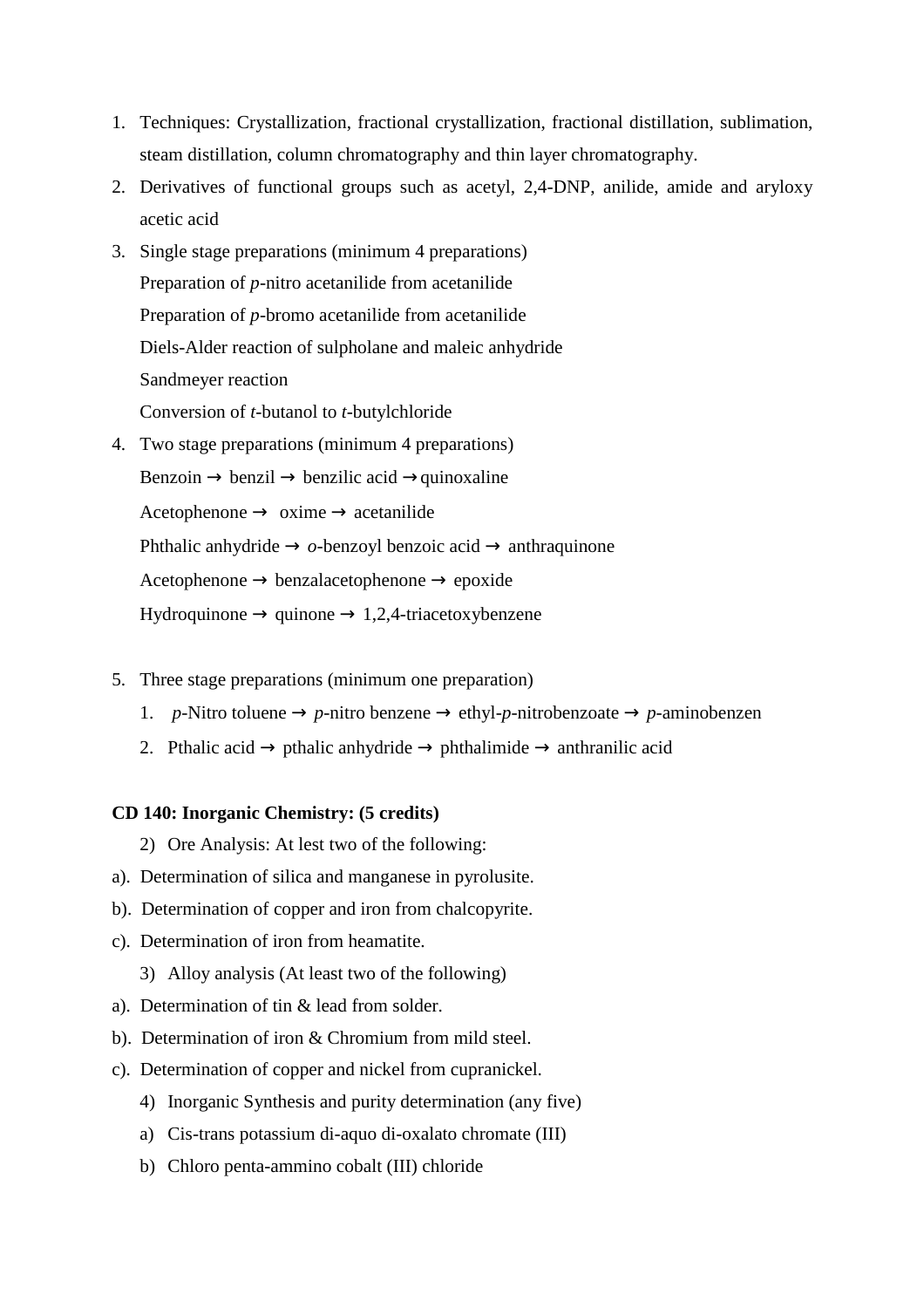- c) Nitro penta-ammino cobalt (III) chloride
- d) Nitrito penta-ammino cobalt (III) chloride
- e) Bis,2-4 pentanedionato cobalt (II) and cobalt (III)
- f) Potassium tri-oxalato aluminate
- g) Reineckes: salt
- 5) Chelation in Nickel complexes: Preparation of Ni(II) ethylenediamine complexes and studying their absorption spectra.
- 6) Instrumental methods of analysis.
- a). Colorimetry .
	- 7) Simultaneous determination of Cr & Mn.
	- ii) Determination of  $K_{eq}$  of M-L Systems such as,
		- Fe(III)- Salisylicylic acid
		- Fe(III)-Sulphosalicylic acid
- Fe(III)-  $\Box$  -resorcilicic acid by Jobs's & Mole-ratio method.
	- iii) Determination of iron by solvent extraction technique in a mixture of Fe<sup> $+3$ </sup>
		- $+$  Al<sup>+3</sup> & Fe<sup>+3</sup> + Ni<sup>+2</sup> using 8- hydroxyquinoline reagent.
- b) Thermochemistry
	- i) Lattice energy of binary salt by heat of dissolution, systems such as  $CaCl<sub>2</sub>$

NaCl, KCl.

- ii) Determination of heat of neutralization of strong base and strong acid
- c) Conductometry
	- Verification of Debye Hückle theory of ionic conductance for strong

```
Electrolytes KCl, BaCl2.K2SO4, K_3[Fe(CN)<sub>6</sub>]
```
- d) Table work: (any one)
- i. Analysis of Electronic spectra of transition metal complexes at least for one system  $(d<sup>n</sup>)$ Oh or Td) and calculation of Crystal Field parameters, inter electronic repulsion parameter and bonding parameter.
- i. Data analysis, error analysis, least squares method. Plot of Born Maeyer to determine for 1:1 type molecule to determine internuclear separation. Characterization of metal ligand bonding using IR spectroscopy.

### *References*

*1) Text book of Quantitative Analysis, A.I.Vogel. 4th edn (1992).*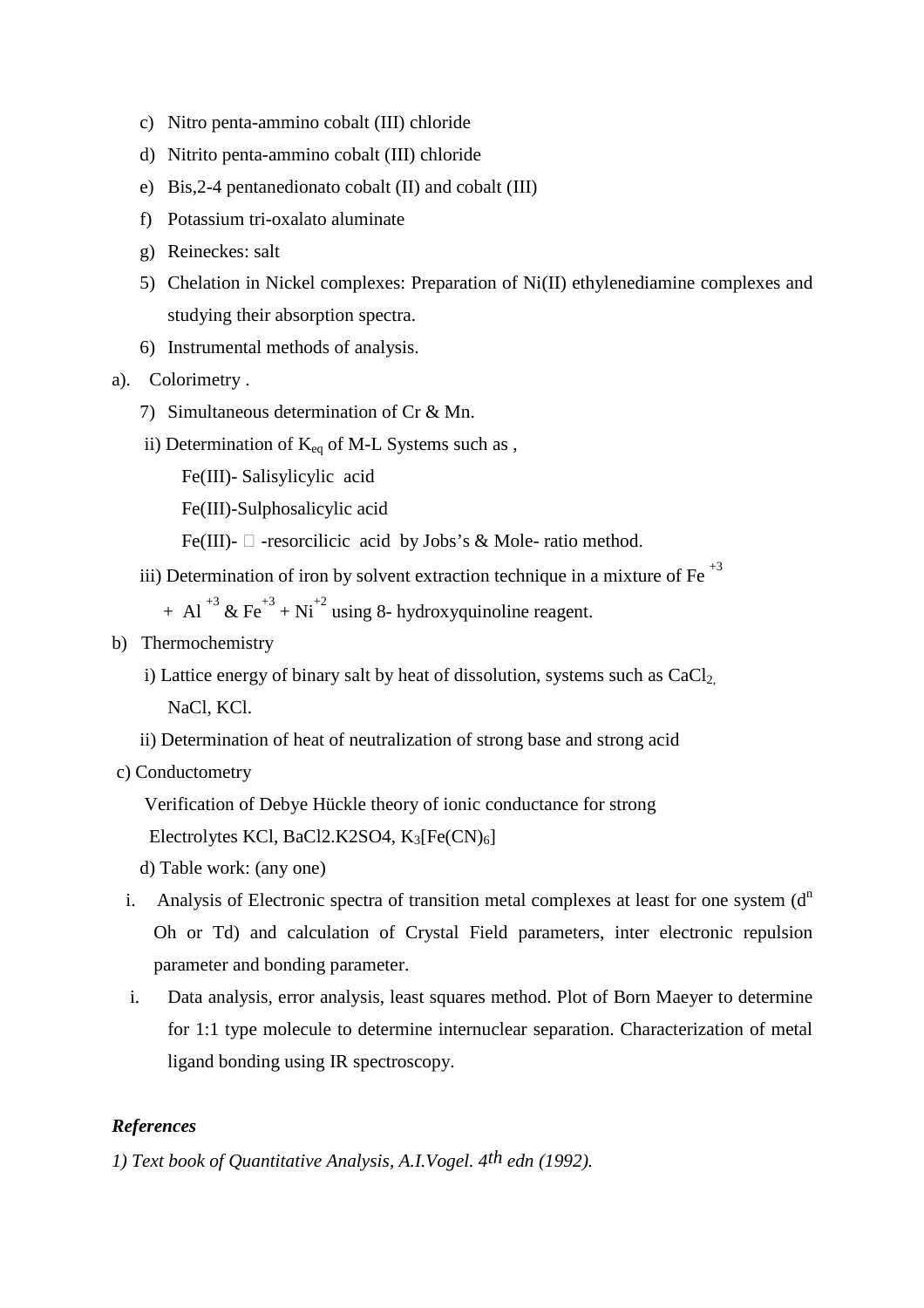*2) Electronic Spectroscopy by A.B.P. Lever. 3) Inorganic Synthesis (Vol. Series) 4) Practical Manual made By Department of Chemistry, University of Pune* 

# **Syllabus for II year M.Sc (Medicinal Chemistry) under Credit System**

| Total: 50 credits                                              |                                                |
|----------------------------------------------------------------|------------------------------------------------|
| For practical: 15 credits                                      |                                                |
| $CD-377:4$ credits                                             | Isolation of natural products and Preparations |
| CD-477: 4 credits                                              | <b>Instrumental Analysis</b>                   |
| CD-478:7 credits                                               | Projects                                       |
| Credits for Theory courses:                                    |                                                |
| <b>Semester III:</b> $4 \text{ courses} = 19 \text{ credits.}$ |                                                |

### **CD-350: Organic Reaction Mechanism: 4 credits**

| Carbanions: formation and stability, mechanism of important reactions                     | (12) |
|-------------------------------------------------------------------------------------------|------|
| Neighbouring Group Participation                                                          | (10) |
| Formation and hydrolysis of esters, amides etc.                                           | (8)  |
| Linear free energy relationships : Hammett equation and its modifications, Taft equation, |      |
| applications of these in determining mechanism and drug actions                           | (12) |
| Enamines in organic synthesis                                                             | (4)  |
| Aromaticity                                                                               | (2)  |

# **CD-351: Advanced analytical Techniques 5 credits**  Carbon magnetic resonance spectroscopy elementary and advanced ideas (16) Mass theory, instrumentation, principle, fragmentations etc. (12) Problems based on joint applications of UV, IR, PMR CMR and mass spectroscopy (12) 2D NMR elementary ideas and applications (4) Separation techniques: Fundamental principles, Theory, instrumentation and application of GLC, HPLC, GC-MS, HPTLC. (16)

### **CD-352: Stereochemistry: 5 credits 60L**

Acyclic stereochemistry (6) Stereochemistry of six membered rings relation to physical properties, conformation and chemical reactivity, conformational effects in six membered rings containing unsaturation. (8)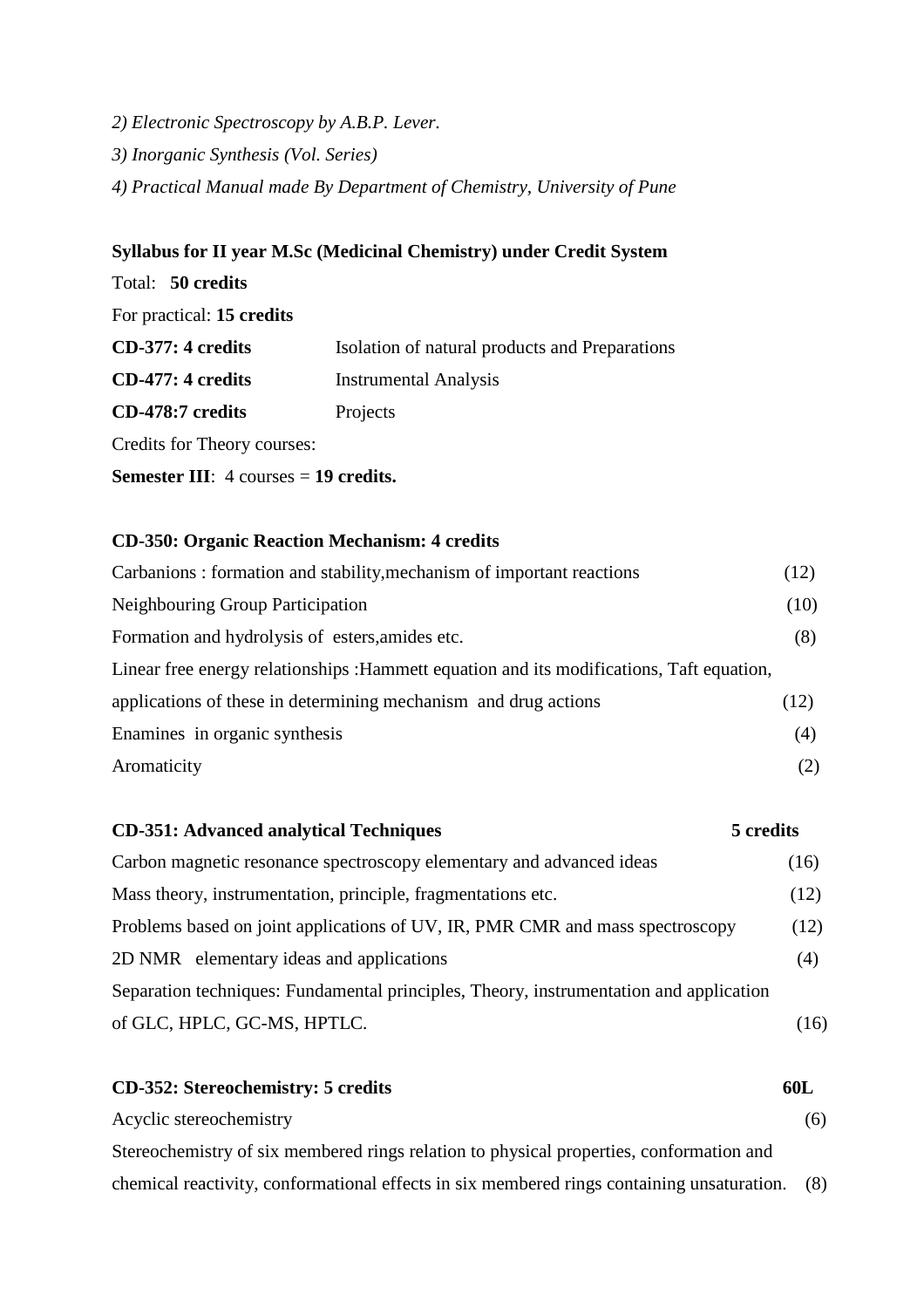| The shapes of rings other than six membered rings: five membered, medium rings, |      |
|---------------------------------------------------------------------------------|------|
| transannular effects, concept of I strain                                       | (4)  |
| Fused rings and bridged rings                                                   | (14) |
| Stereochemistry of natural products menthol, strychnine, podophyllotixin        | (3)  |
| <b>Resolution methods</b>                                                       | (2)  |
| Stereoselective synthesis and Assymetric Synthesis                              | (15) |
| ORD and CD                                                                      | (8)  |

# **CD 371: Medical Biochemistry and Immunology (5 Credits) 60L Medical Biochemistry**

- 1. Mechanism of action at molecular level of selected antibiotics, antimetaboilites, analgesics, hallucinogens and other drugs, mechanism of resistance to antibiotics and other drugs.
- 2. Lysosomes and their physiological role.
- 3. Cerebrospinal fluid, composition in health and disease. i) Blood coagulation, clotting factors, mechanism of coagulation, fibrinolysis, abnormal haemoglobins, fibronectins. Diseases of cardiovascular system.

ii) Cancer causative agents and control theories of cancer and carcinogenesis, viral etiology, control of cancer and carcinogenesis, viral etiology, control of cancer –basic approaches.

- iii) Biochemical basis of infective diseases
- iv) Genetic diseases and genetic counseling, teratogenesis.

### **Reference Books**

- 1) Biochemistry of antimicrobial action  $(4<sup>th</sup>$  ed) TJ Franklin, Chapman hall (1989)
- 2) Mecahnism of microbial diseases, M Schaechter et al,Williams and Wilkino Int. Ed.(1989)
- 3) General Microbiology, Pelczar, Rard and Chan (1987)
- 4) Biochemistry, L Stryer,  $(3<sup>rd</sup>$  ed), Freeman and Co.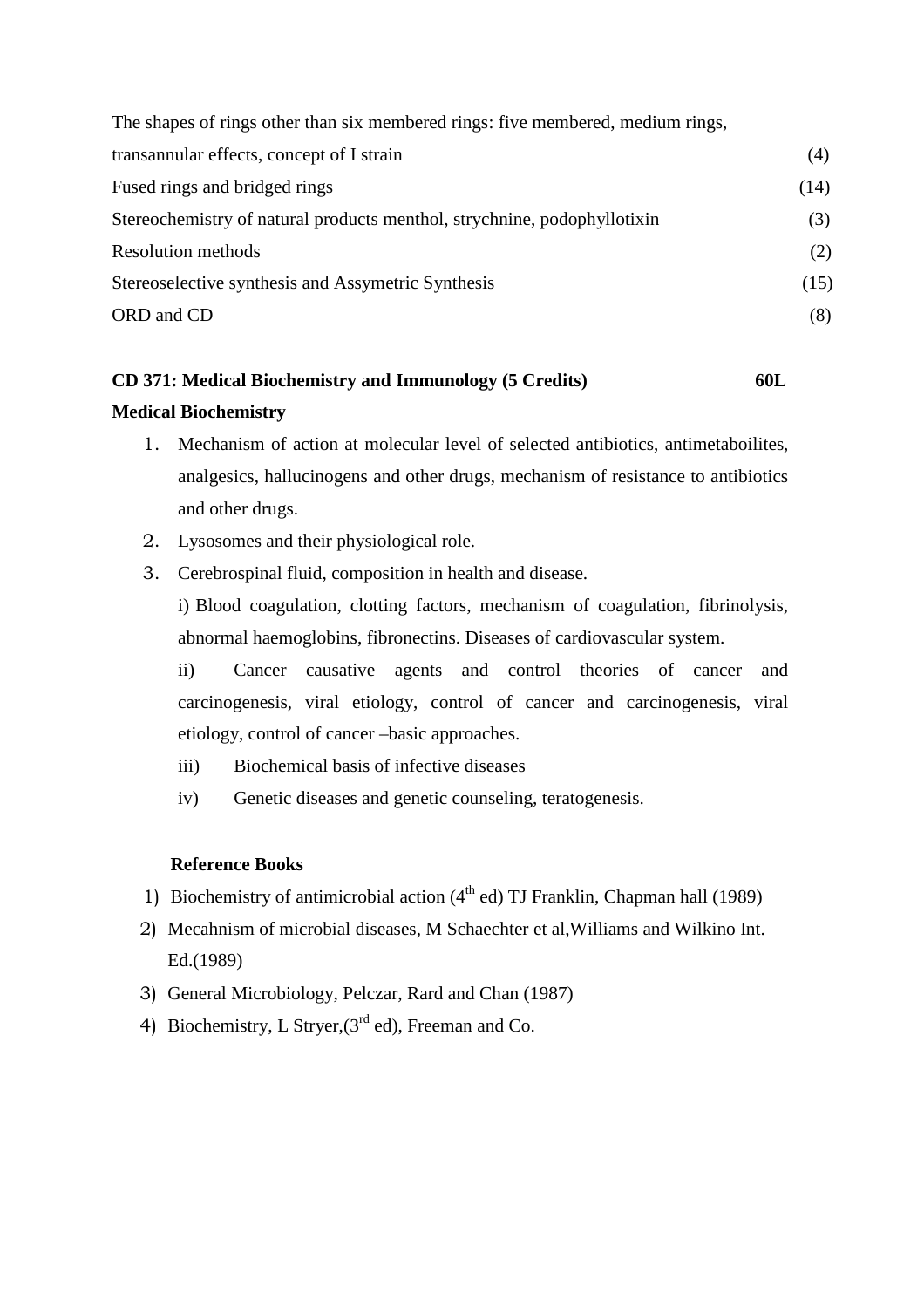- 5) Biochemistry, L Stryer,  $(3<sup>rd</sup>$  ed), Freeman and Co.
- 6) Textbook of Biochemistry with clinical correlations, Thomas Devlin, $(2^{nd}$  ed).John Wiley and sons
- 7) Biochemical aspects of human diseases (1983), RL E lkeles, Slackwell scientific publishers, Oxford
- 8) Analogues of nucleic acids, Ray Berman (1970), Spring velrag.

#### **Immunology**

- 1. Cellular basis of immunity: immunological memory, specificity, diversity, discrimination between self and non self, primary and secondary lymphoid organs, cell mediated and humoral immune responses, T and B lymphocytes, autoimmune reactions.
- 2. Antigen and antibody: antigen, antigenic determinant, immunopotency, structure of antibody, constant and variable regions, Fab, F(ab2) and Fc fragments, different classes of antibodies and their functions, fine structures of antibodies, X ray diffraction studies, isotypes, allotypes and idiotypes,
- 3. Measurement of antigenantibody interaction, diffusion, immunodiffusion, immunoelectro- phoresis, radioimmunoassay, immunoflorescence, ELISA, western blotting
- 4. Clonal selection theory of antibody production, monoclonal and polyclonal antibodies
- 5. Complement system: classical and alternate pathway
- 6. T lymphocytes and cell mediated immunity, T cell sub populations, immune response genes, MHC gene complex, polymorphism, graft rejection, graft versus host response
- 7. Hypersensitivity, immunodeficiency diseases
- 8. Vaccines, interferon, AIDS
- 9. Blood antigens: blood group substances and Rh factor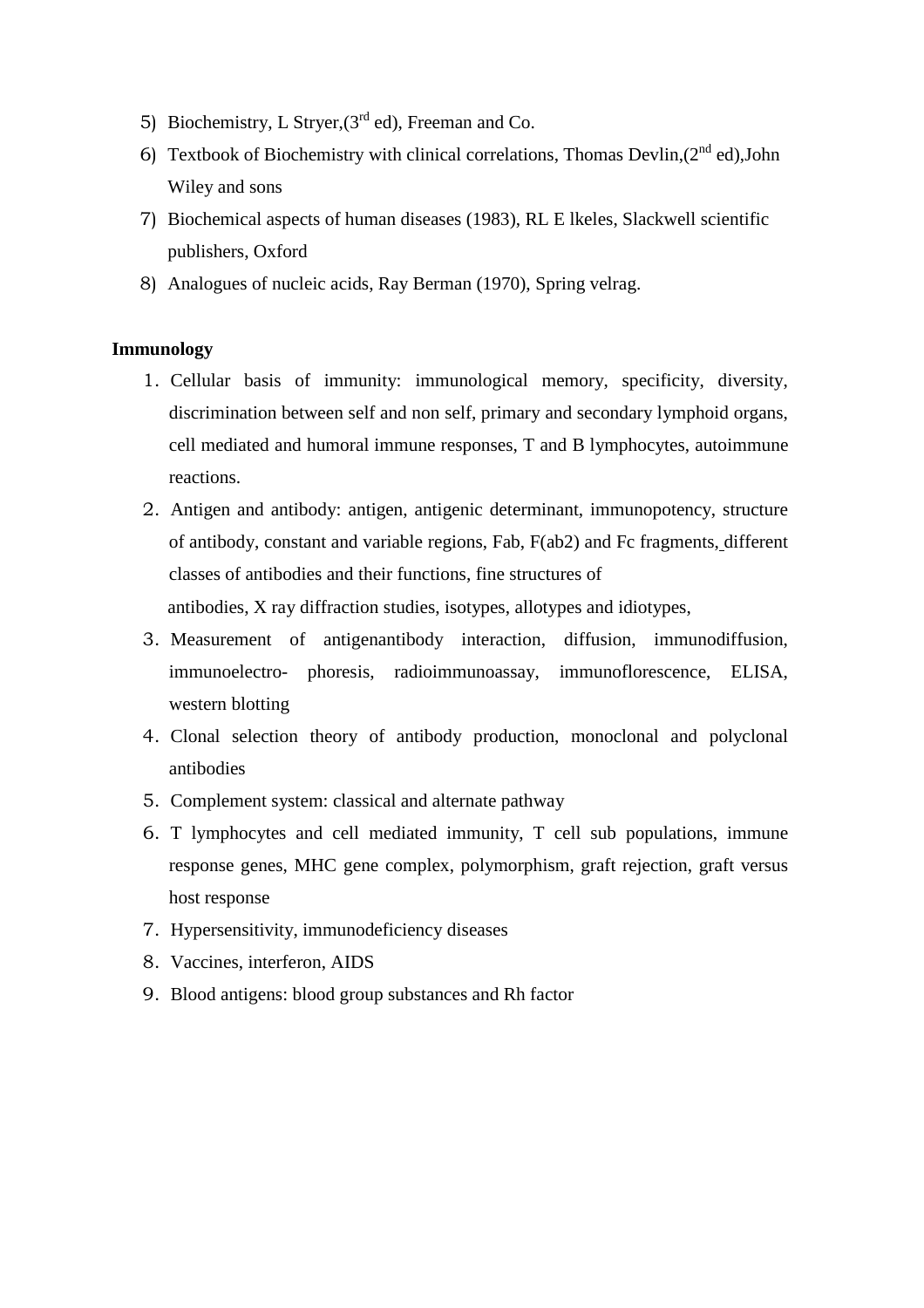# **Reference books**

- 1. Molecular biology of the cell –Garland publishing Inc.,NY,London
- 2. Immunology 3rd ed Janis Kubay
- 3. Essentials of immunology  $(5<sup>th</sup>$  ed) Roit, Blackwell scientific publishing, London
- 4. Cellular and Molecular Immunology, 3<sup>rd</sup> ed, Abbas

### **CD-377 Practicals : 4 credits**

- 1. Isolation of natural products: Tea, Coffee, Clove oil, Cinnamon oil, Eucalyptus oil
- 2. Representative Synthesis of drug molecules:
	- i) β-Binaphthol
	- ii) Ethyl(+)-(S)-3-hydroxybutyrate using Baker's yeast
	- iii) 3-Methyl 2-butenoic acid methyl ester
	- iv) 2- Methyl 3-buten-1-ol using LAH
	- v) 1,2,3,4-tetrahydrocabazole be Fischer Indole synthesis
	- vi) N-Benzoyl-α-phenylglycine
	- vii) Methyl 2,3,6 tri-o-benzoyl α-D-galactopyranoside
	- viii) Paracetomol, ibuprofen, methyl salicylate, Dicyclofenac
	- ix) Sulfadrugs
- 2. Instrumental Analysis of Drug molcules
	- i) Gas Chromatography, Infra-Red Spectroscopy, Nuclear Magnetic Resonance Spectroscopy, Mass Spectrometry and High Performance Liquid Chromatography
	- ii) Biochemistry practicals
	- iii) Microbiology practicals
	- iv) Pharmacology practicals

### **Semester IV 3 Courses = 16 credits**

# **CD – 450: Chemistry of Heterocycles and Biologically active compounds (4Credits)**

| Transition metal complexes in organic synthesis                       | (12) |
|-----------------------------------------------------------------------|------|
| Heterocyclic chemistry,                                               | (10) |
| Furan, thiophene, pyrrole, indole, pyridine, quinoline, isoquinoline, |      |
| imidazole, oxazole, thiazole,                                         |      |

Purines, pyrimidines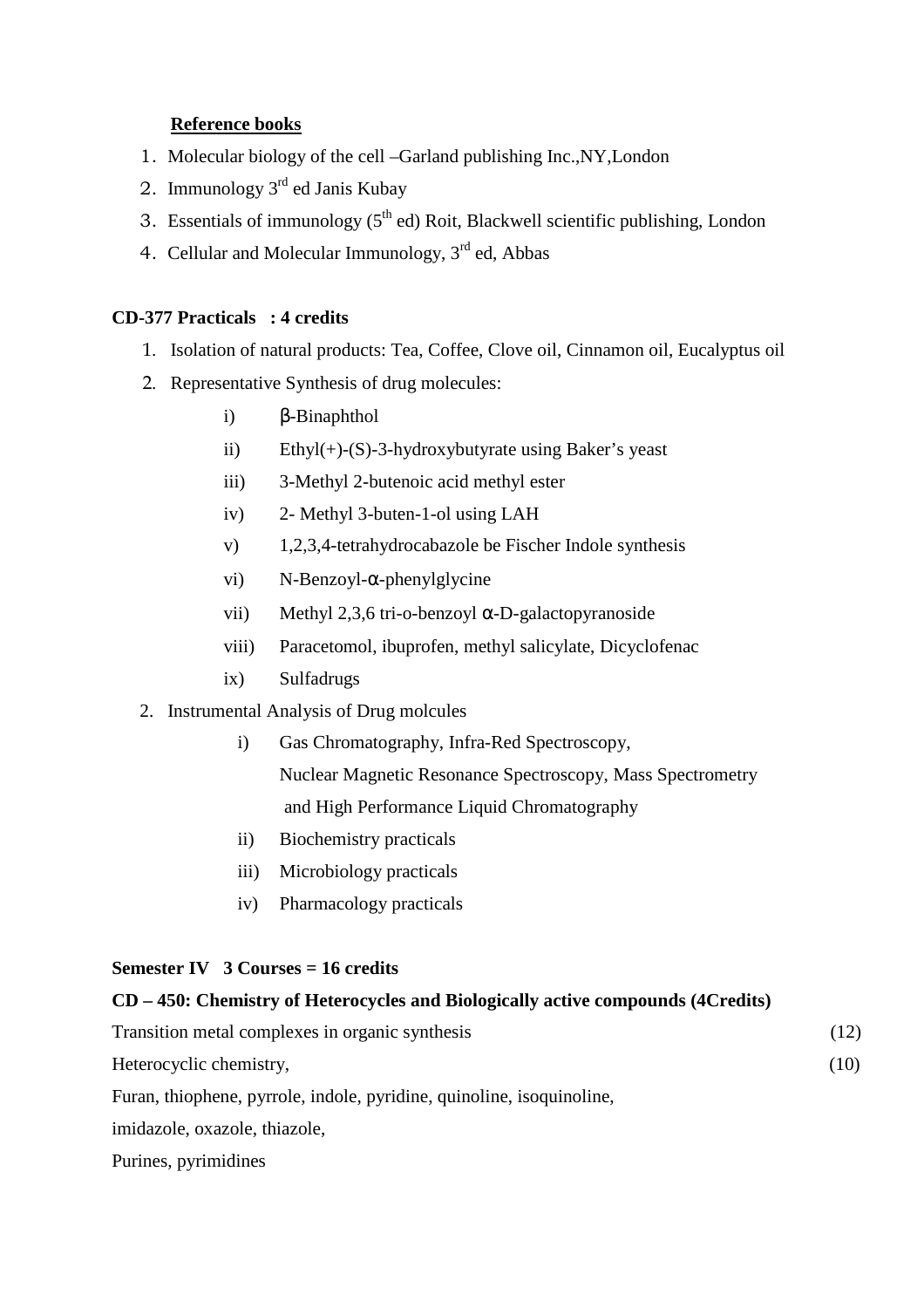| Umpolung in organic synthesis                                                           | (4)  |
|-----------------------------------------------------------------------------------------|------|
| Designing Organic Synthesis                                                             | (4)  |
| Protecting groups for hydroxy, amino, carboxyl and aldehyde functions as illustrated in |      |
| synthesis of polypeptide and polynucleotides                                            | (4)  |
| Supra molecular Chemistry                                                               | (2)  |
| <b>Combinatorial Chemistry</b>                                                          | (2)  |
| Structure determination and synthesis of natural products like taxol, epothiolones and  | (24) |
| Metallo proteins and Medicines                                                          | (4)  |

### **References:**

Chemobiodynamics and drug design, F. W. Schueler Bacterial resistance and sesceptilabilty to chemotherapeutic agents, L. E. Bryan Priniples of medicinal chemistry, W. O. Foyetllimke and D, A, Williams

# **CD – 451: Organic Chemistry and Drug Design: 6 credits**

| Membranes and Receptors: Drug transport mechanism and absorption processes,               | (15) |
|-------------------------------------------------------------------------------------------|------|
| Pharmacodynamic and Pharmacokinetic aspects, Prodrugs and Bioactivation,                  |      |
| Receptor theories and Receptor models, drug receptor interactions                         |      |
| Drug design, physiochemical principles and basis of drug design, quantitative description | (15) |
| Physicochemical approach of drug molecules. Different methods of drug design,             |      |
| Free Wilson method and its application to extrathermodynamic approach.                    |      |
| <b>Biomimetic Synthesis</b>                                                               | (4)  |
| Commercial synthesis and mode of action of vitamins, hormones and antibiotics             | (12) |
| Patents and drug laws                                                                     |      |
| <b>References:</b>                                                                        |      |
| Modern synthetic reactions, H. O. House (1972)                                            |      |
|                                                                                           |      |

Designing organic synthesis, S. Warren (1978)

# **CD- 452**: **Design, development and mechanism of action of drugs: 6 credits**

| Antimicrobial, anticancer, antidiabetic, antiinflammatory and antitubercular drugs and | (18) |
|----------------------------------------------------------------------------------------|------|
| their mechanism of action.                                                             |      |
| Cardiovascular drugs: Cardiotonic, Antihypertensive, Antirhythmic and Lipotropic drugs | (14) |
| Metals in Drug design: Historical development and advantages                           | (6)  |